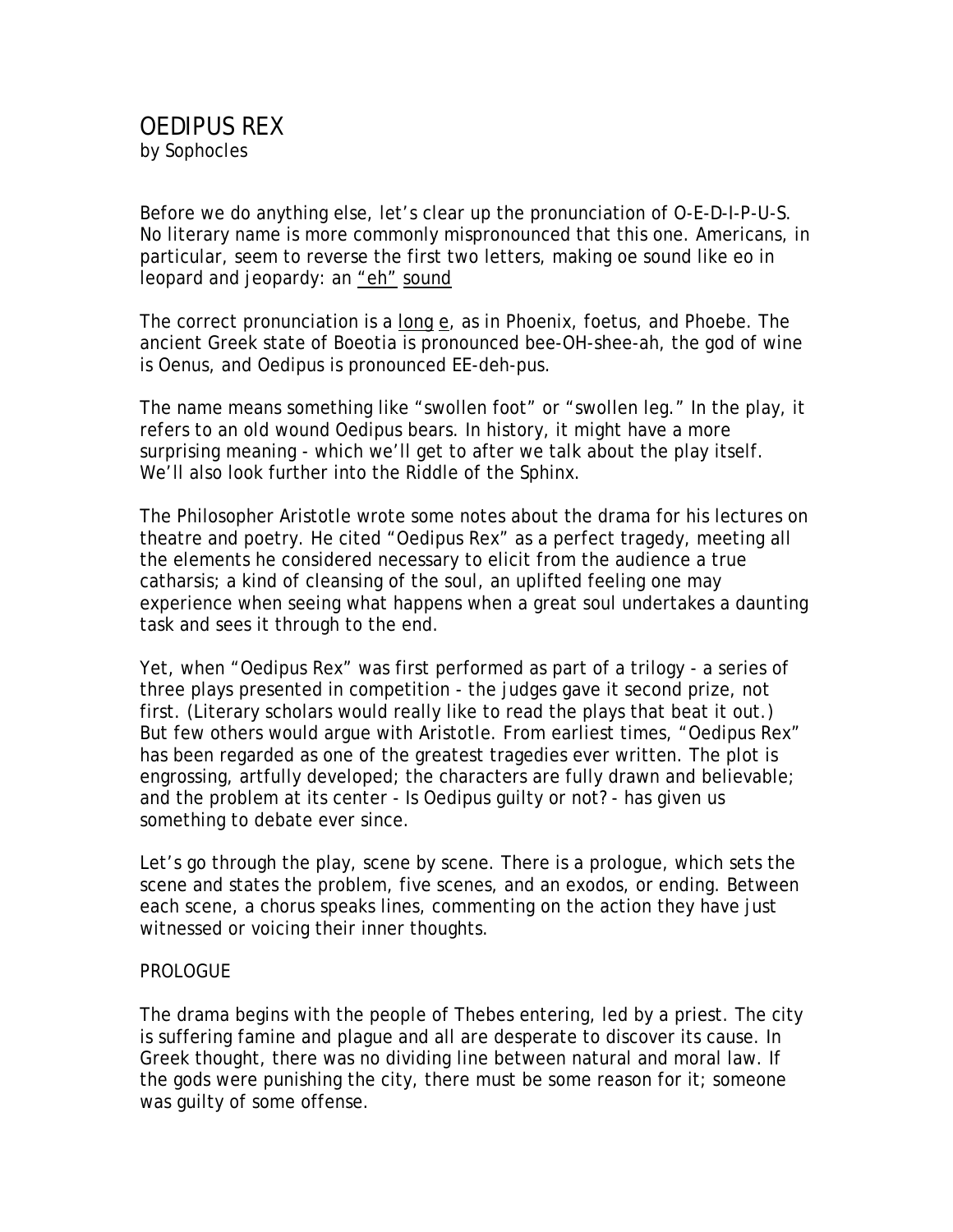Oedipus enters and asks why they have come to see him. The priest answers, telling of the great travail they have endured. They have come to see Oedipus as the one man most likely to be able to solve the problem. After all, he solved the riddle of the sphinx and freed them from its oppression, for which they made him their king. Surely now he can help them once more.

Oedipus tells them he has anticipated their visit and has already sent his brother-in-law, Creon, to Delphi to seek the Oracle's advice. Creon returns as they are talking and delivers the Oracle's message. The former king, Laios, was murdered. The plague will not be lifted until that murderer is discovered and punished. Oedipus questions Creon, learning that Laios was killed while on a pilgrimage. One of his servants escaped and said that the king and his attendants were set upon by a band of highwaymen. Oedipus promises to find and punish the guilty party.

### PARADOS

After the stage empties, the chorus makes its entrance for the parados, the first of six choral interludes. They describe the city's suffering and implore the gods to send them deliverance.

### SCENE I

Oedipus re-enters, answering the chorus, assuring them that he will solve the problem. He issues several decrees: if anyone knows anything about the crime, he is to report to the king; no one in the city may offer the guilty party shelter or aid. He further prays that the gods will consume the murderer in wretchedness.

Oedipus says he is taking the murdered king's part, as if he were his son, since Laios left no children. He reminds them that he not only occupies Laios' throne, but that he has married the former king's wife and sired four children with her.

The leader of the chorus (choragos) suggests that he might consult the blind prophet Teiresias who has lived in Thebes since Laios' time. Once again, Oedipus has anticipated the suggestion and has summoned Teiresias who then enters, led by a boy.

Oedipus questions Teiresias who refuses to answer. Their exchange grows heated and Teiresias blurts out that Oedipus himself is the guilty man. Oedipus, knowing that he is innocent, becomes enraged and shouts that Teiresias must be part of a conspiracy against the former king and now against him. Further, he suggests that Creon must be in on the plot, since he urged Oedipus to listen to Teiresias. Teiresias prepares to leave, and departs with these words: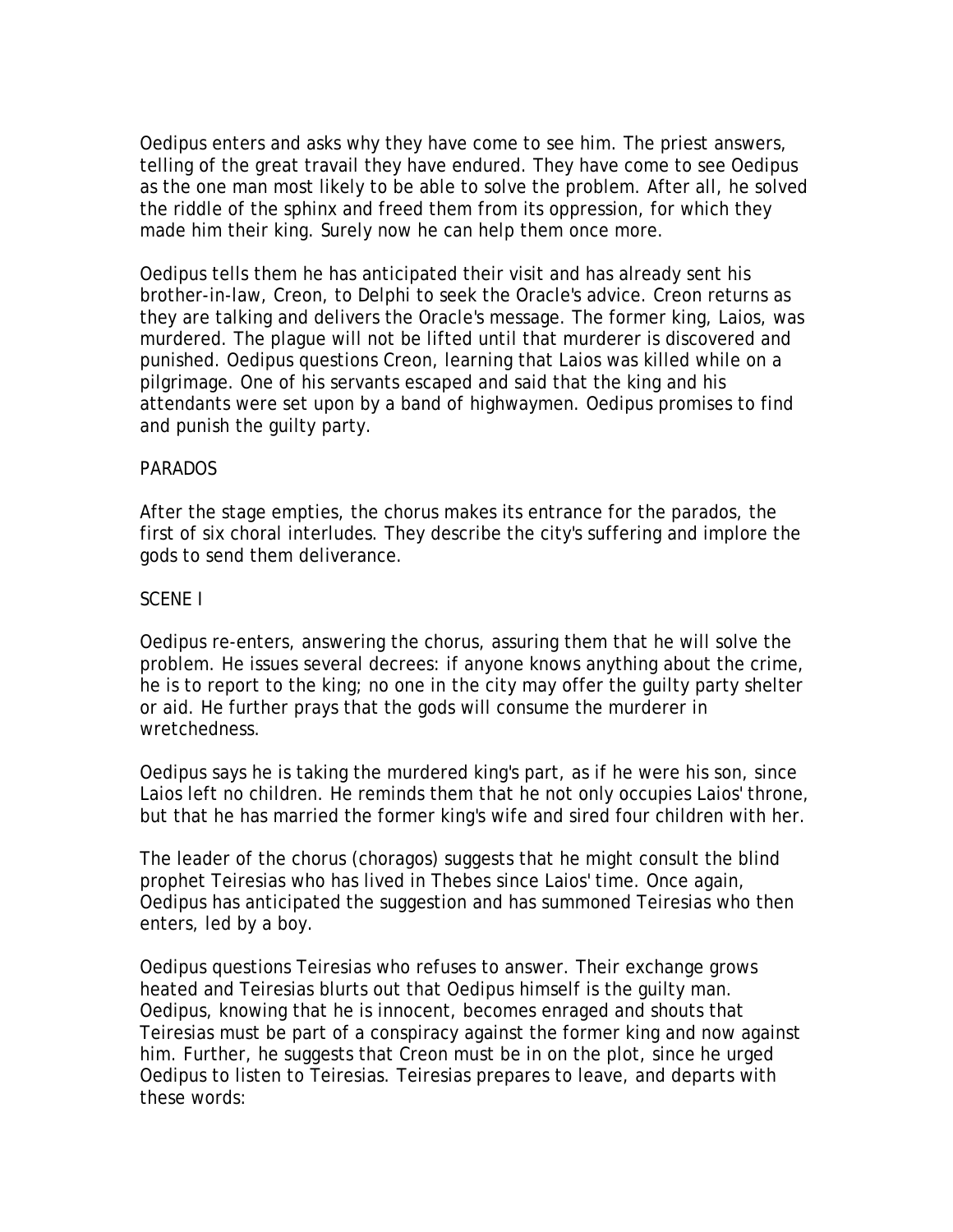The damned man, the murderer of Laios, That man is in Thebes. To your mind he is foreign-born, But it will soon be shown that he is a Theban… a blind man Who has his eyes now; a penniless man, who is rich now; And he will go tapping the strange earth with his staff. To the children with whom he lives now he will be Brother and father - the very same; to her Who bore him, son and husband - the very same. Who came to his father's bed, wet with his father's blood.

(NOTE: all quotes from the Fitts-Fitzgerald translation) CHORAL ODE I

The chorus is appalled by what it has heard. It can't make sense of the wild words from both king and prophet, but its faith in Oedipus is unshaken: he is the man who saved them from the sphinx.

## SCENE II

Creon enters, having heard that he has been accused of being complicit in the murder of Laios and is plotting the overthrow the king. He questions the chorus: Did Oedipus really say such things? Then Oedipus enters and repeats his accusations. Creon defends himself, arguing that he has no possible motive for wanting to depose Oedipus. At this point, Jocaste, Oedipus' wife and Creon's sister, enters to try to calm the two men down. Creon leaves and choragos asks the queen to take the king inside as well. Instead she asks him why he is so angry and he tells her that Teiresias has accused him of being the murderer. To allay his fears and to prove that prophets are not to be believed, she tells him of a prophecy sent to Laios after their only son was born:

That his doom would be at the hands of his own son -

His son, born of his flesh and of mine.

Now, you remember the story: Laios was killed

By marauding strangers where three highways meet;

But his child had not been three days in this world

Before the king had pierced the baby's ankles

And left him to die on a lonely mountainside.

The mention of a place where three highways meet disturbs Oedipus. He asks Jocaste for further details and begins to believe that Teiresias may be right after all. He tells Jocaste of his past: that he is the son of King Polybos and Queen Merope of Corinth. One day, a drunken man told him that he was not his father's son. His parents angrily denied the story, but Oedipus went to Delphi to be reassured.

The god dismissed my question without reply; He spoke of other things. Some were clear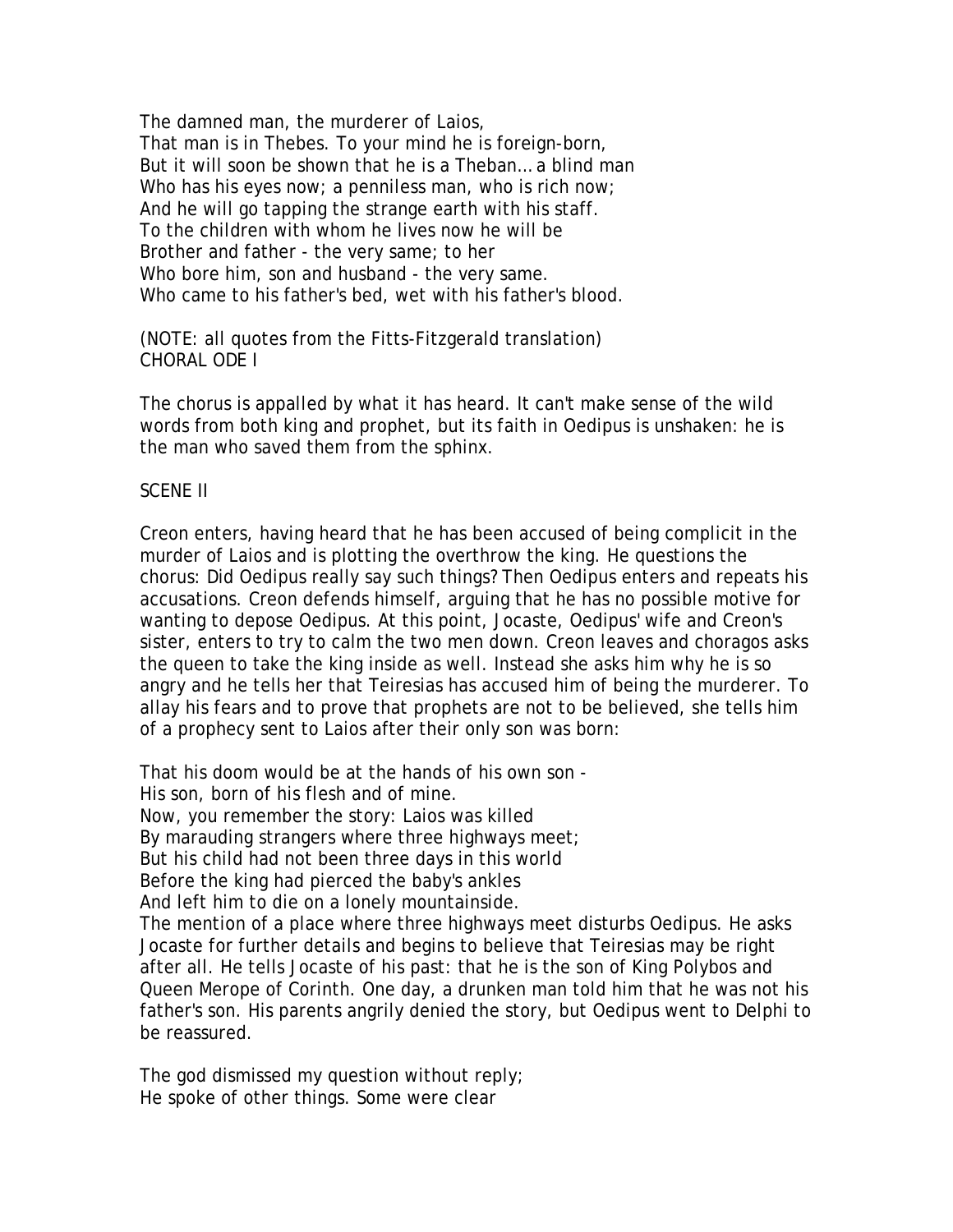Full of wretchedness, dreadful, unbearable; As, that I should lie with my own mother, breed Children from whom all men would turn their eyes; And that I should be my father's murderer.

At this, Oedipus fled, vowing never to return to Corinth. As he traveled, he came to a place where three highways converged. An old man in a chariot came toward him, accompanied by retainers. One of them tried to force Oedipus off the road. Oedipus hit the man and the charioteer struck at him with his goad. Furious, Oedipus attacked and killed them all. If the man Oedipus slew that day proved to be Laios, then Oedipus himself is the man whom he cursed, the cause of the plague, and must be driven from Thebes. Yet he cannot go back to Corinth for fear of fulfilling the oracle.

His last remaining chance is to talk to the shepherd who was with Laios when he was killed. If he maintains that the crime was committed by a group of highwaymen, then the man Oedipus killed was not Laios. Jocaste says she will send for the man at once and they enter the palace.

#### CHORAL ODE II

The chorus is shaken by what it has heard. It is also distressed by the manner in which Jocaste dismisses the pronouncements of the oracle. They remind themselves to be "reverent in the ways of right" and call on Zeus to witness that "reverence for the gods has died away."

#### SCENE III

Jocaste returns with offerings for Apollo to whom she prays for deliverance. As she prays, a messenger enters, inquiring where he might find the king. Directed to Jocaste, he tells her that he is from Corinth with news of the death of King Polybos and an invitation to Oedipus to return and take the throne.

Jocaste joyfully sends for Oedipus. She tells him that he can now be freed of the fear of murdering his father. But Oedipus still worries that he may somehow marry his mother. The messenger tells him that his fears are groundless because he is not Polybos' natural son. Polybos and Merope had him as a gift from his hands. Years ago, the messenger was a shepherd on the slopes of Mount Kithairon. He was given a baby boy, its ankles pierced and bound, by a shepherd from Thebes. Choragos tells Oedipus that the Theban shepherd is the very man sent for by Jocaste.

At this point, Jocaste sees clearly the terrible truth and begs Oedipus to go no further in his inquiries. But he will not be deterred; he wants to know once and for all who he really is. He jokes that his wife's agitation is due to the fear that he might prove to be the child of a commoner. Jocaste rushes into the palace.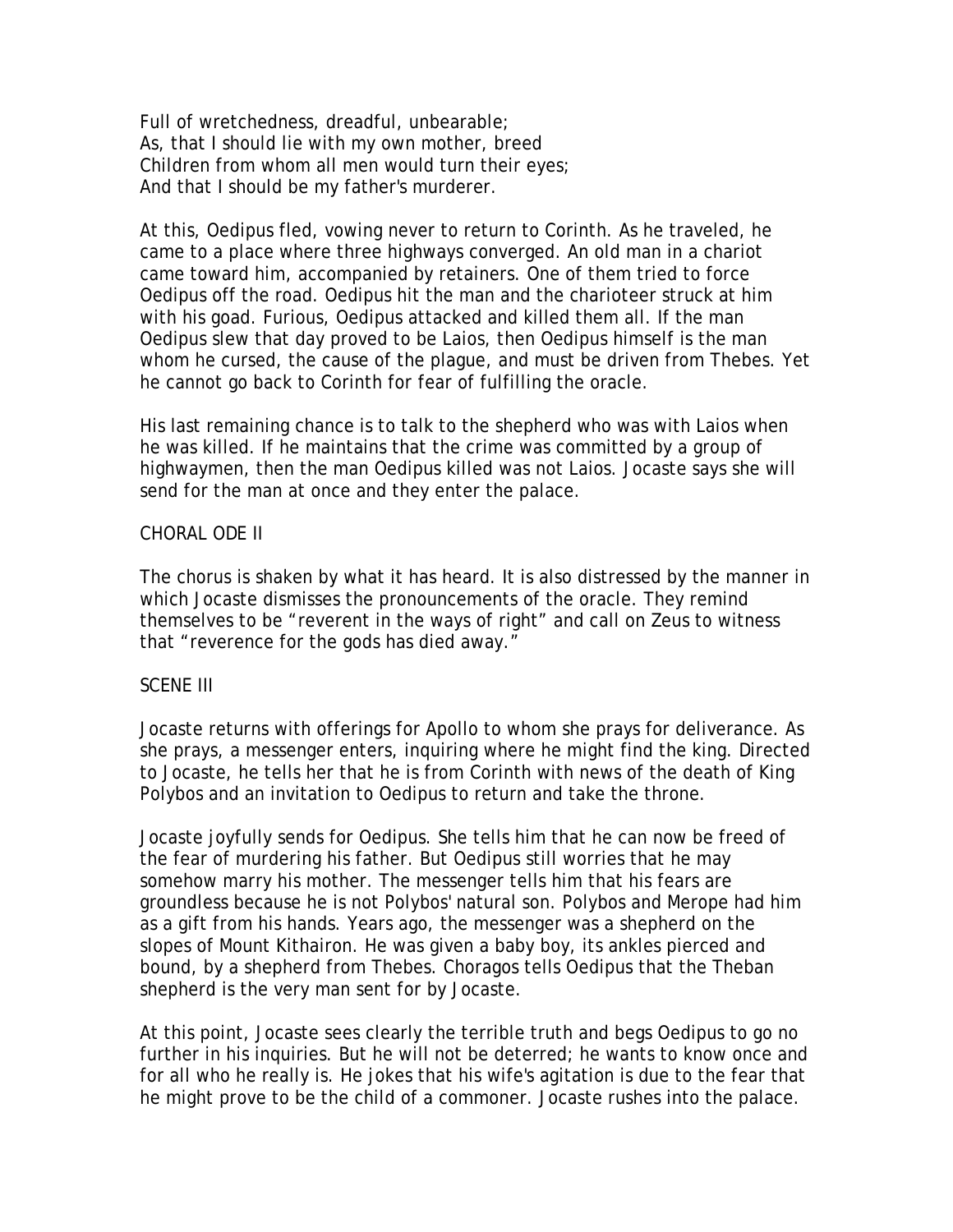# ODE III

The chorus speculates on Mount Kithairon and Oedipus's birth.

## SCENE IV

The Theban shepherd is brought in and is forced to tell what he knows: that Oedipus is the son of Laios and Jocaste and that he was given the baby to be abandoned on Mount Kithairon but, in pity, gave the child to the man from Corinth. Now Oedipus has learned the full story of his birth and his crimes. He runs into the palace.

## ODE IV

The chorus, in sorrow, mulls the terrible history of the man who saved them from the sphinx, but who now has been brought low by fate.

## EXODOS

A second messenger enters from the palace to tell the chorus what he has witnessed. (It is a convention of Greek tragedy that scenes of violence occur offstage and are described by a tragic messenger.) He tells how Oedipus ranged through the palace calling upon the gods; how he found his wife/mother dead, a suicide by hanging. He takes the brooches from her gown and stabs them into his eyes, so that he might never again see his family or the scene of his crimes.

The palace door opens and Oedipus enters, blood streaming from his empty eye sockets. In a dialogue with choragos, he laments his fate. Creon, who has now assumed leadership of Thebes comes in and tries to get him to move out of public sight. Oedipus asks to be driven into the exile he deserves, but requests a final favor: that he be allowed to see his daughters one last time. Creon brings in Antigone and Ismene who take a tearful farewell of their father. He laments their fate, knowing that nothing but disgrace and agony await them. His children are taken away and he is led into exile.

Choragos closes the play:

Men of Thebes: look upon Oedipus: This is the king who solved the famous riddle, And towered up, most powerful of men. No mortal eyes but looked on him with envy Yet in the end, ruin swept over him.

Let every man in mankind's frailty Consider his last day. And let none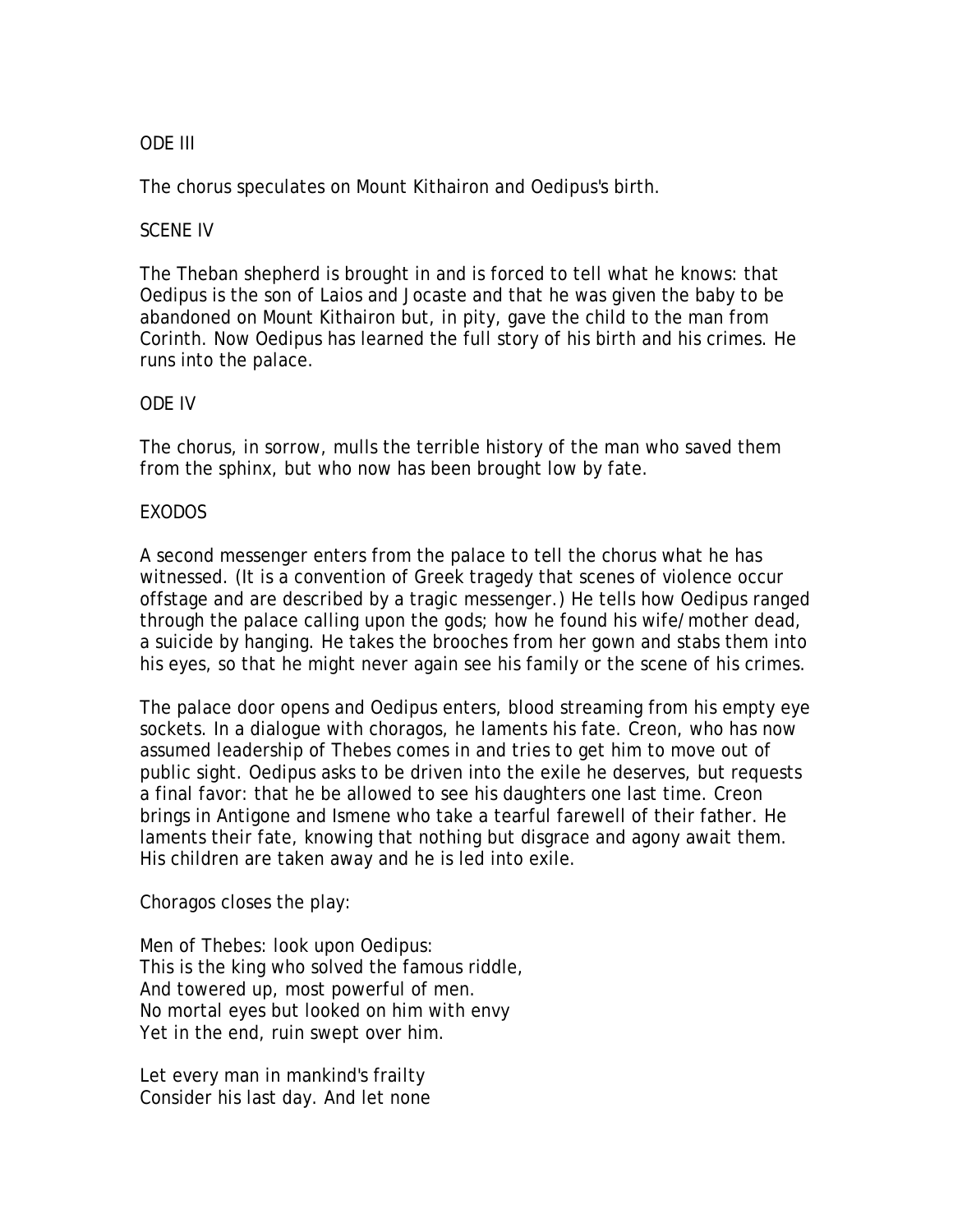Presume on his good fortune until he find Life, at his death, a memory without pain.

About the Play

There are probably more questions in the text of Oedipus Rex than in any other Greek tragedy. All of them serve the resolution of two main questions: "Who killed King Laios?" and, later, "Who is Oedipus?"

Everyone attending the first performance of the play knew the story. What interested that audience was how the plot unfolded: how Oedipus used his formidable intellect to bring about his own ruin. It was not the plot alone which transfixed them, but also Sophocles' magnificent poetry - which is largely lost to us in translation.

The tragedy tells us of a deep thinker whose intelligence meant little when pitted against the will of the gods. It is a disturbing story. The gods foretell that this particular person will commit the greatest crimes - patricide and incest. He spends his whole life trying to avoid this fate, only to find that his efforts meant nothing. It reminds us of the inscription at Delphi: "Know thyself" - in other words, remember that you're merely human, not divine. Or, to put in modern parlance: "Your arms are too short to wrestle with God."

It was Oedipus' cleverness that gained him authority in Thebes. He answered the Riddle of the Sphinx and, in doing so, delivered the town from its annual tribute of human sacrifices to the half-woman, half-lion. She stopped all travelers and asked the same question: "What goes upon four legs in the morning, two legs at noon, and three legs in the evening?"

Those unable to answer were killed and devoured. Oedipus gave the correct answer: "Man: who crawls on all fours in the morning of his life, walks erect in the noon of manhood, and totters on a cane in the twilight of his existence." Defeated, the sphinx threw herself off a cliff and was destroyed. The Thebans welcomed their savior, making him king in place of the recently-murdered Laios and gave Oedipus Laios' queen, Jocaste.

This play is a prime example of just how profoundly Sophocles changed the nature of Greek tragedy. In the earlier plays of the great tragedian, Aeschylus, there is a kind of formality about the two principal actors, who changed masks to play different parts. They often don't interact in a natural way. Sophocles not only added a third actor, making a variety of interactions between the actors possible, he also created roles for recognizable human beings. His is a theatre of character.